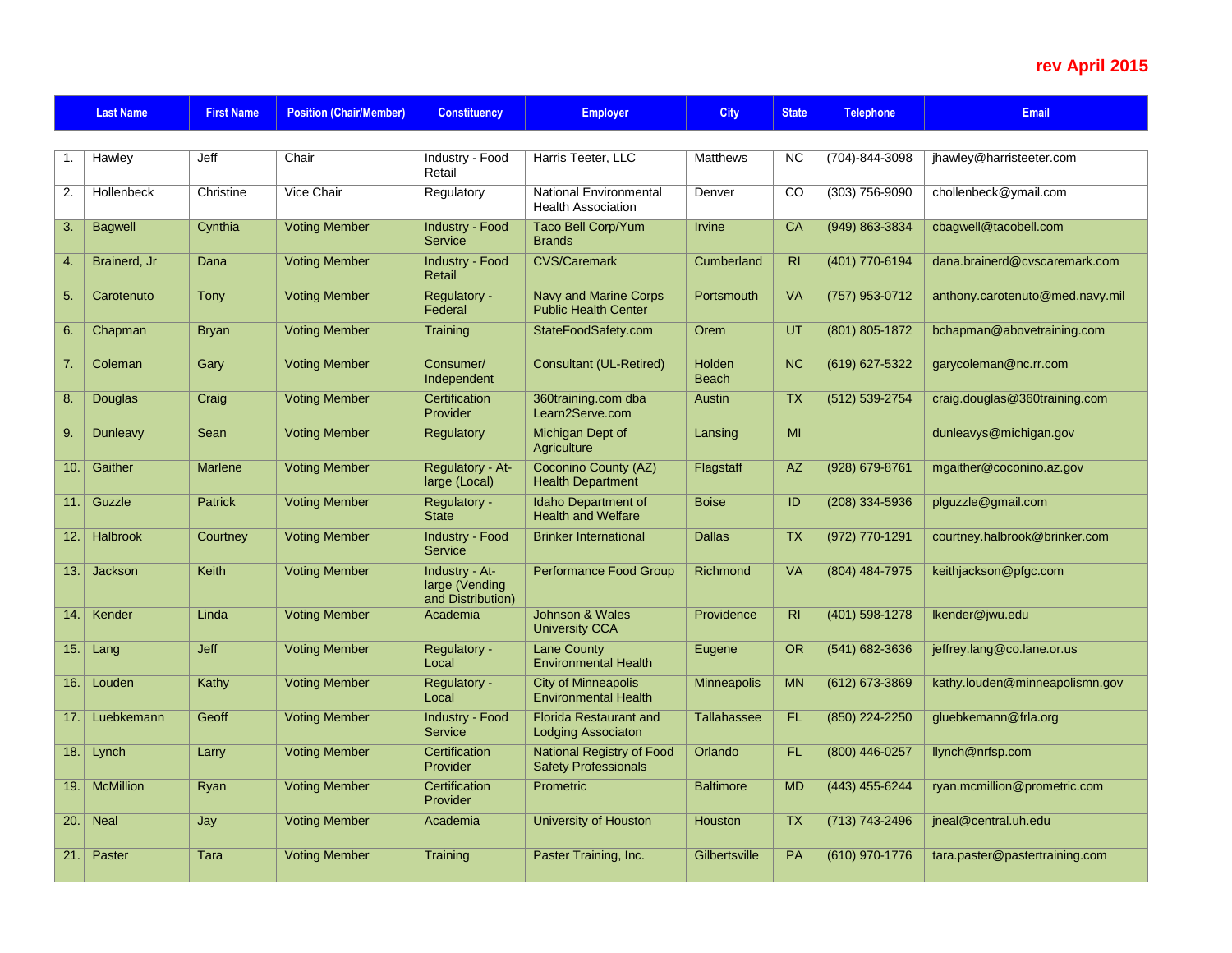## **rev April 2015**

| 22.1 | Piche          | Kathleen       | <b>Voting Member</b> | Certification<br>Provider                 | <b>National Restaurant</b><br>Association                         | Chicago                        | IL.       | $(312)$ 261-5348 | kpiche@restaurant.org                                |
|------|----------------|----------------|----------------------|-------------------------------------------|-------------------------------------------------------------------|--------------------------------|-----------|------------------|------------------------------------------------------|
| 23.1 | Pilonetti      | <b>Therese</b> | <b>Voting Member</b> | Regulatory -<br><b>State</b>              | <b>Colorado Dept of Public</b><br><b>Health &amp; Environment</b> | <b>Denver</b>                  | CO        | (303) 902-4372   | therese.pilonetti@state.co.us                        |
| 24.  | Quam           | Susan          | <b>Voting Member</b> | Industry - At-<br>large (Food<br>Service) | <b>Wisconsin Restaurant</b><br>Association                        | <b>Madison</b>                 | WI        | (608) 270-9950   | squam@wirestaurant.org                               |
| 25.1 | Roughan        | George         | <b>Voting Member</b> | Training                                  | <b>TAP Series LLC</b>                                             | <b>Thousand</b><br><b>Oaks</b> | CA        | (805) 217-8605   | gr@tapseries.com                                     |
| 26.  | Sarrocco-Smith | Davene         | <b>Voting Member</b> | Regulatory - At-<br>large (Local)         | <b>Lake County General</b><br><b>Health District</b>              | Painesville                    | OH        | (440) 350-2543   | dsarroccosmith@lcghd.org<br>davenesarrocco@yahoo.com |
| 27.1 | Scott          | Ken            | <b>Voting Member</b> | Industry - At-<br>large (Food<br>Service) | Bojangles' Restaurants,<br>Inc.                                   | Charlotte                      | <b>NC</b> | (704) 527-2675   | kscott@bojangles.com                                 |
| 28.  | <b>Trevino</b> | <b>Tom</b>     | <b>Voting Member</b> | Regulatory -<br>Local                     | <b>Salt Lake County Health</b><br>Department                      | <b>Murray</b>                  | UT        |                  | TTrevino@slco.org                                    |
| 29.  | Tryba          | Casimir        | <b>Voting Member</b> | Industry - Food<br>Retail                 | Big Y Foods, Inc.                                                 | Springfield                    | <b>MA</b> | (413) 504-4450   | tryba@bigy.com                                       |
| 30.  | Wood           | Sharon         | <b>Voting Member</b> | Industry - Food<br>Retail                 | <b>HEB Grocery Company</b>                                        | San Antonio                    | <b>TX</b> | $(210)$ 938-6511 | wood.sharon@heb.com                                  |

|    | Anderson     | Hugh    | Alternate | Certification<br>Provider | ProMetric                                  |                    |           |                    | hugh.anderson@prometric.com      |
|----|--------------|---------|-----------|---------------------------|--------------------------------------------|--------------------|-----------|--------------------|----------------------------------|
| 2. | Chong        | Korey   | Alternate | Training                  | <b>Premier Food Safety</b>                 | Fullerton          | CA        | $(714)$ 451-0075   | korey@premierfoodsafety.com      |
| 3. | Connell      | Kevin   | Alternate | Industry - Food<br>Retail | Wawa                                       | Wawa               | PA        | $(610) 505 - 4964$ | kevin.c.connell@wawa.com         |
| 4. | Corchado     | Liz     | Alternate | Certification<br>Provider | <b>NRFSP</b>                               | Orlando            | <b>FL</b> |                    | lcorchado@nrfsp.com              |
| 5. | Crownover    | David   | Alternate | Certification<br>Provider | <b>NRA Solutions</b>                       |                    |           |                    | dcrownover@restaurant.org        |
| 6. | Frederick    | Krista  | Alternate | Certification<br>Provider | 360 Training                               |                    |           |                    | krista.frederick@360training.com |
| 7. | Prouse       | Julie   | Alternate | Academia                  | <b>Texas AgriLife Extension</b><br>Service | College<br>Station | <b>TX</b> | (979) 458-2025     | jprouse@tamu.edu                 |
| 8. | Solter       | Michael | Alternate | Regulatory                |                                            |                    |           |                    | michael.solter@alaska.gov        |
| 9. | <b>Steck</b> | David   | Alternate | Training                  | Serve It Up Safe!                          | Tampa              | <b>FL</b> | (813) 781-8884     | dave@serveitupsafe.com           |